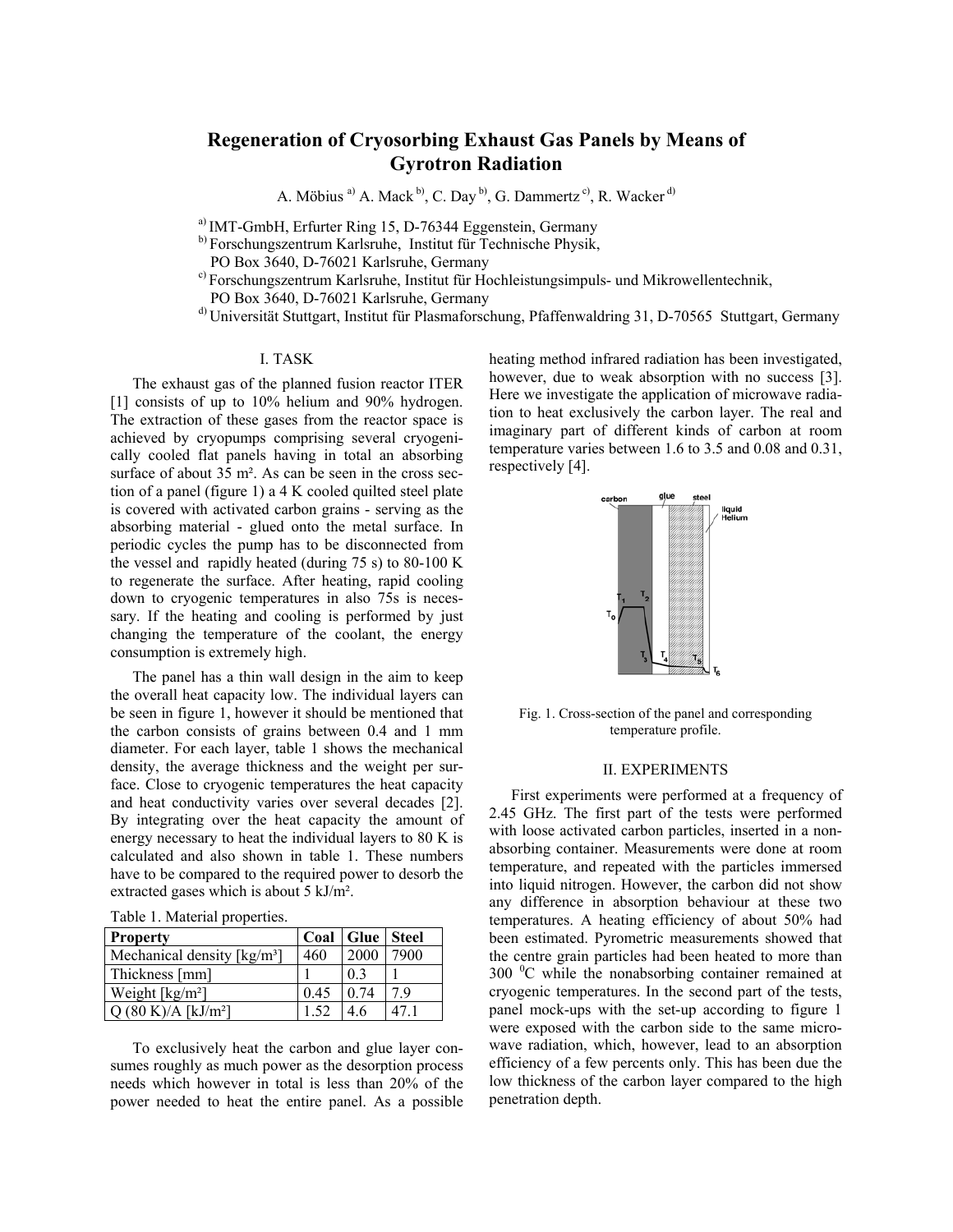The penetration depth can be reduced by using a higher frequency, i.e. gyrotron radiation that is available at most fusion reactor experiments. First high power experiments performed at the 140 GHz using the FZK-Thales gyrotron qualitatively showed that rapid heating is possible. The overall power was about 100 kW during a few milliseconds. Low power experiments at the same frequency were performed at IPF at various angles of incidence and polarisation. At an angle of 45°, the absorption was estimated to be about 64% (perpendicular case), and 84% (parallel case), respectively.



Fig. 2. Absorption coefficient vs. carbon thickness.

#### III. THEORY

A theoretical investigation to understand these results consists of electrodynamic and heat flux simulations. To find the appropriate approach we first calculated the penetration depth for different kinds of carbon at 140 GHz to be between 20 and 4 mm. This still is larger than the thickness of the carbon layer, which means both the reflection of the microwaves  $\Gamma_0$  at the air-carbon boundary as well as the reflection at inner boundaries have to be taken into account. For first order calculation a scattering matrix formalism is used. The following assumptions are made:

- Due to unkown parameters the layer of glue is not taken into account. •
- The boundaries between carbon and air and between carbon and stainless steel are flattened
- The stainless steel is considered to be perfectly conducting.
- The carbon dielectric parameters, measured at 2.45 GHz are also valid at 140 GHz.

This means we limited the analysis to a carbon layer of thickness d on a metallic surface. The individual scattering matrices caused by the abrupt change of the material parameters at the boundary carbon-air and the finite thickness of the carbon layer have been combined which lead to the overall reflection coefficient, given by:

$$
\Gamma_{\text{tot}} = \frac{\Gamma_{\text{o}} - e^{2ikd}}{1 - \Gamma_{\text{o}}e^{2ikd}}
$$

where k is the complex wavenumber in the carbon. Since the local thickness of the carbon layer is unknown figure 2 shows the absorption coefficient for a layer thickness of 0-2 mm. As a result we obtain a steep curve - that asymptotically approaches the input reflection coefficient  $\Gamma_0$  as the thickness of the layer grows - superimposed by an oscillatory function which is due to the positive and negative interference of the reflection at the two boundaries. This is in good agreement with the measurements at IPF. Figure 3 shows the energy density of the electric field component in the carbon layer of 1 mm thickness. This power distribution has been taken as input parameter for the heat flux calculations.



Fig. 3. Energy density of the electric field component inside the carbon layer.

For the non stationary heat flux calculation the well known Fourier´s law and the continuity equation have been solved numerically. Due to the extremely strong dependence of the heat capacity and conductivity the time steps had to be chosen extremely small. Extensive simulations showed that at least half of the heat generated in the carbon serves for the desorption of the fusion exhaust gas. Thus the helium consumption could be reduced down to 15-20% as compared to conventional heating. A typical temperature profile can be seen in figure 1.

## IV. OUTLOOK

Further investigations have to include

- measuring the material parameters of the active carbon at liquid helium temperatures, •
- building a test setup under vacuum,
- optimise the process parameters such that arcing is avoided during the process.

### REFERENCES

- [1] R. Aymar, ITER R&D: Executive Summary, Fus. Eng. Des. 55 (2001) 107-118.
- [2] Y.S. Touloukian et al., Thermophysical Properties of Matter, vol. 2 and 5, Plenum, New York, 1970.
- [3] C. Day et al., Tests on Fast Heating for the Regeneration Process of ITER Cryopumps, Forschungszentrum Karlsruhe, Report FZKA 5806, 1996.
- [4] S. Marland et al., Dielectric Properties of Coal, Fuel 80 (2001) 1839-1849.

This work has been performed within the framework of the Nuclear Fusion Programme of FZK, supported by the European Communities under the European Fusion Technology Programme.